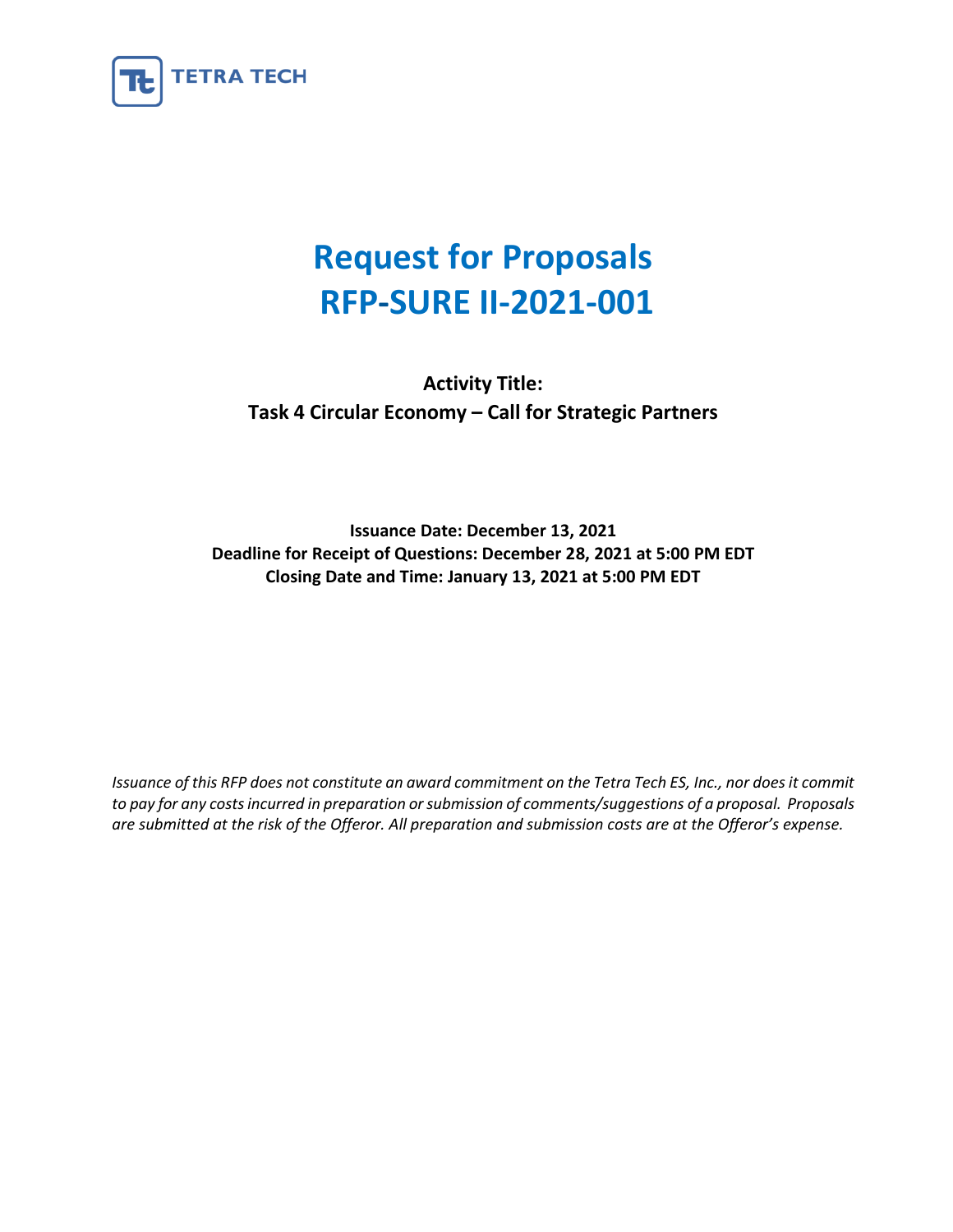

## **Table of Contents**

| 1.  |  |
|-----|--|
| 2.  |  |
| 3.  |  |
| 4.  |  |
| 5.  |  |
| 6.  |  |
| 7.  |  |
| 8.  |  |
| 9.  |  |
| 10. |  |
|     |  |
|     |  |
|     |  |
|     |  |
|     |  |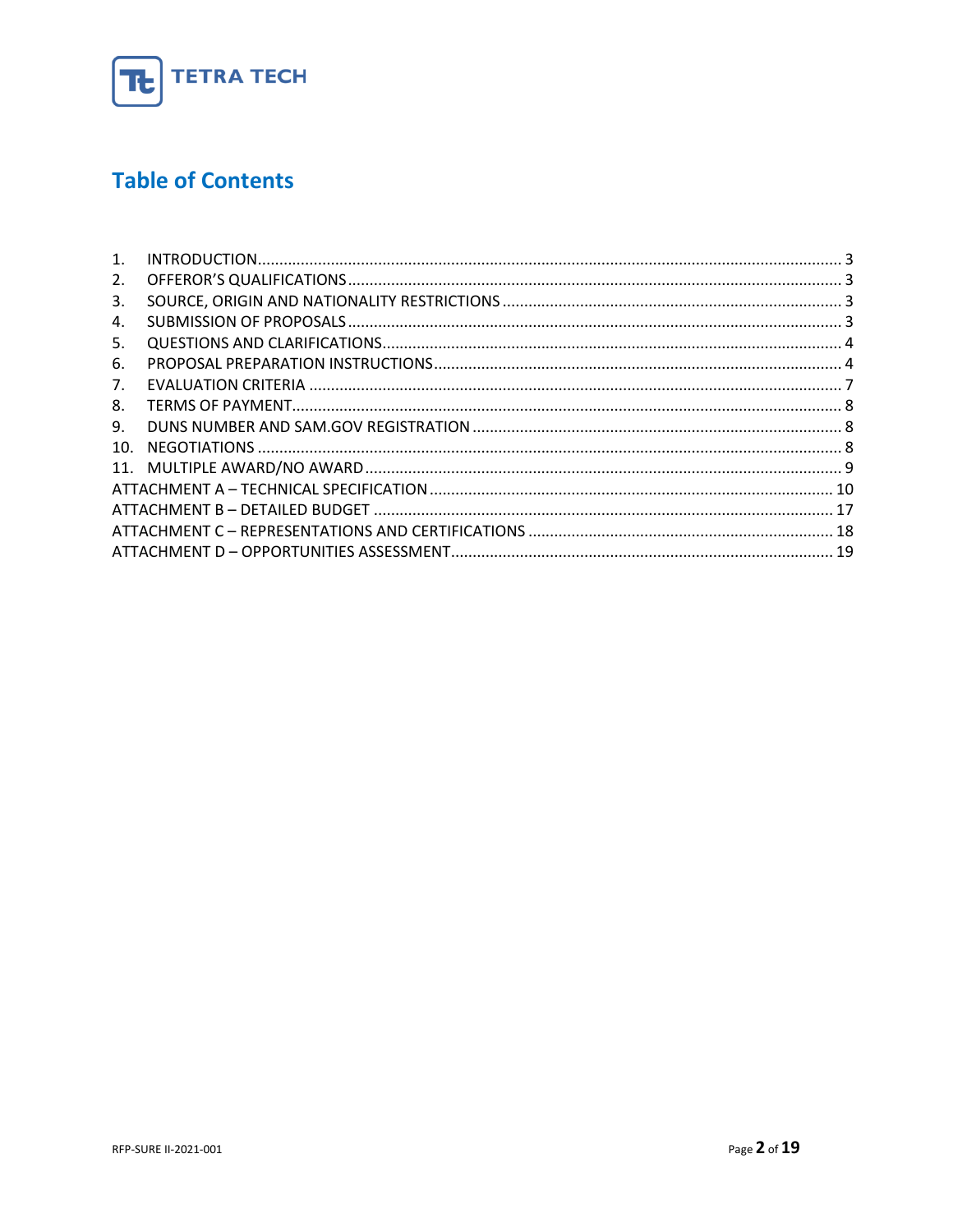

#### <span id="page-2-0"></span>**1. INTRODUCTION**

Tetra Tech ES, Inc., as the prime contractor and implementer of [USAID's Scaling Up Renewable Energy](https://www.usaid.gov/energy/sure)  [\(SURE\) program,](https://www.usaid.gov/energy/sure) is in search of a strategic partner to plan, design, and execute activities that will help USAID and its partner countries to better understand, implement, and promote a circular economy for renewable energy. The purpose of this RFP is to identify a subcontractor (non-profit organization, research center, company, university, association, and other types of organizations) to lead and support SUREs task on promoting a circular economy for renewable energy within the Scope of Work (SOW) specified in the Attachment A – Technical Specification.

#### <span id="page-2-1"></span>**2. OFFEROR'S QUALIFICATIONS**

The Offeror must provide the following information and references in order to be qualified for the procurement process:

- 1. Organization's information, including official registered title, type of business, address, and contact person information.
- 2. A short description of the organization and of past similar experience (3 to 5 examples) in providing the services described in the Attached A -Technical Specification.
- 3. Overall technical approach to fulfill the scope defined in Attachment A Technical Specifications.
- 4. Certification that organization is not owned or controlled in total or in part by any entity of any government.
- 5. Certification by any subcontractor engaged by the organization for this project that the subcontractor is not owned or controlled in total or in part by any entity of any other government.
- 6. The Offeror shall complete and sign the Representation and Certifications found in Attachments C to this document, and include them with the Offeror's proposal. Proposals that do not include these certifications will not be considered.

#### <span id="page-2-2"></span>**3. SOURCE, ORIGIN AND NATIONALITY RESTRICTIONS**

The USAID authorized geographic code for the Scaling Up Renewable Energy project is 937 (the United States, the recipient country, and developing countries other than advanced developing countries, but excluding any country that is a prohibited source) is the authorized USAID Principal Geographic Code for the procurement of commodities and services. Autorized Geographical code can be found here <https://www.usaid.gov/sites/default/files/documents/310.pdf>

#### <span id="page-2-3"></span>**4. SUBMISSION OF PROPOSALS**

All proposals are due on Thursday, January 13<sup>th</sup>, 2021 by no later than 5:00 PM EDT local time in Washington, DC, USA. Proposals must be submitted via e-mail at the address [sureprocurement@tetratech.com](mailto:sureprocurement@tetratech.com) in the following formats: Adobe Acrobat and Microsoft Word and/or Excel.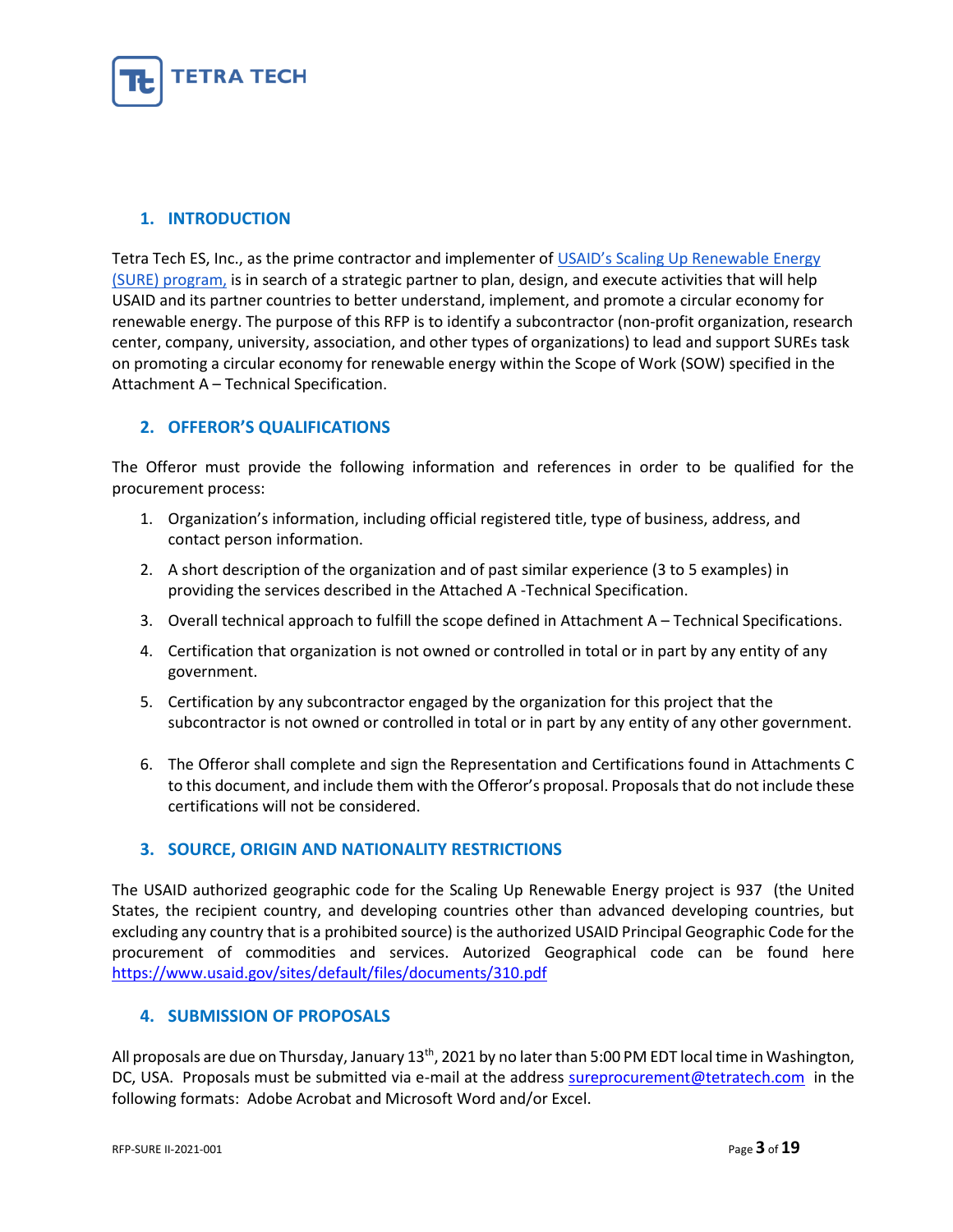

All proposals must fully respond to the Technical Specifications enclosed as **Attachment A – Technical Specification**, and must include quotes in the format provided in the separate Excel file titled "RFP-SURE II-2021-001 Attachment B Budget Template and Labor Categories" in **Attachment B – Detailed Budget**. Proposals received after the above-stated due date and time will not be considered for this procurement.

#### <span id="page-3-0"></span>**5. QUESTIONS AND CLARIFICATIONS**

All questions or clarifications regarding this RFP must be in writing and submitted, in English, to [sureprocurement@tetratech.com](mailto:sureprocurement@tetratech.com) on December 28<sup>th</sup>, 2021 no later than 5:00 PM EDT local time in Washington, DC, USA. Questions and requests for clarification, and the responses thereto, will be circulated to all RFP recipients.

Only written answers from Tetra Tech will be considered official and carry weight in the RFP process and subsequent evaluation. Any answers received outside the official channel, whether received verbally or in writing, from employees or representatives of Tetra Tech, or any other party, will not be considered official responses regarding this Request for Proposal (RFP).

#### <span id="page-3-1"></span>**6. PROPOSAL PREPARATION INSTRUCTIONS**

All Offerors must follow the instructions set forth herein in order to be qualified for the procurement process. If an Offeror does not follow the instructions set forth herein, the Offeror's proposal may be eliminated from further consideration or the proposal may be downgraded and not receive full credit under the applicable evaluation criteria.

Separate Technical and Cost Proposals must be submitted. All proposals should be submitted in English.

#### *Technical Proposal*

The technical proposal (excluding CVs) shall not exceed 15 [fifteen] pages. Proposals will be scored on a 100 point scale. Available points for each evaluation factor are given below. The Offeror must address each evaluation factor.

The suggested outline for the technical proposal is stated below:

#### **A. Organization's Information**

- 1. Organization's information, including official registered title, type of organization, list of offices if applicable, address, telephone, fax and website
- 2. Organization's DUNS number (see section 9)
- 3. Authorized point of Contact with phone number(s) and email address
- 4. Experience of the firm of at least 5 years in the public and private sectors.

#### **B. Organization's Technical Capability**

Description of organization, qualifications and activities carried out similar to the scope of work requested.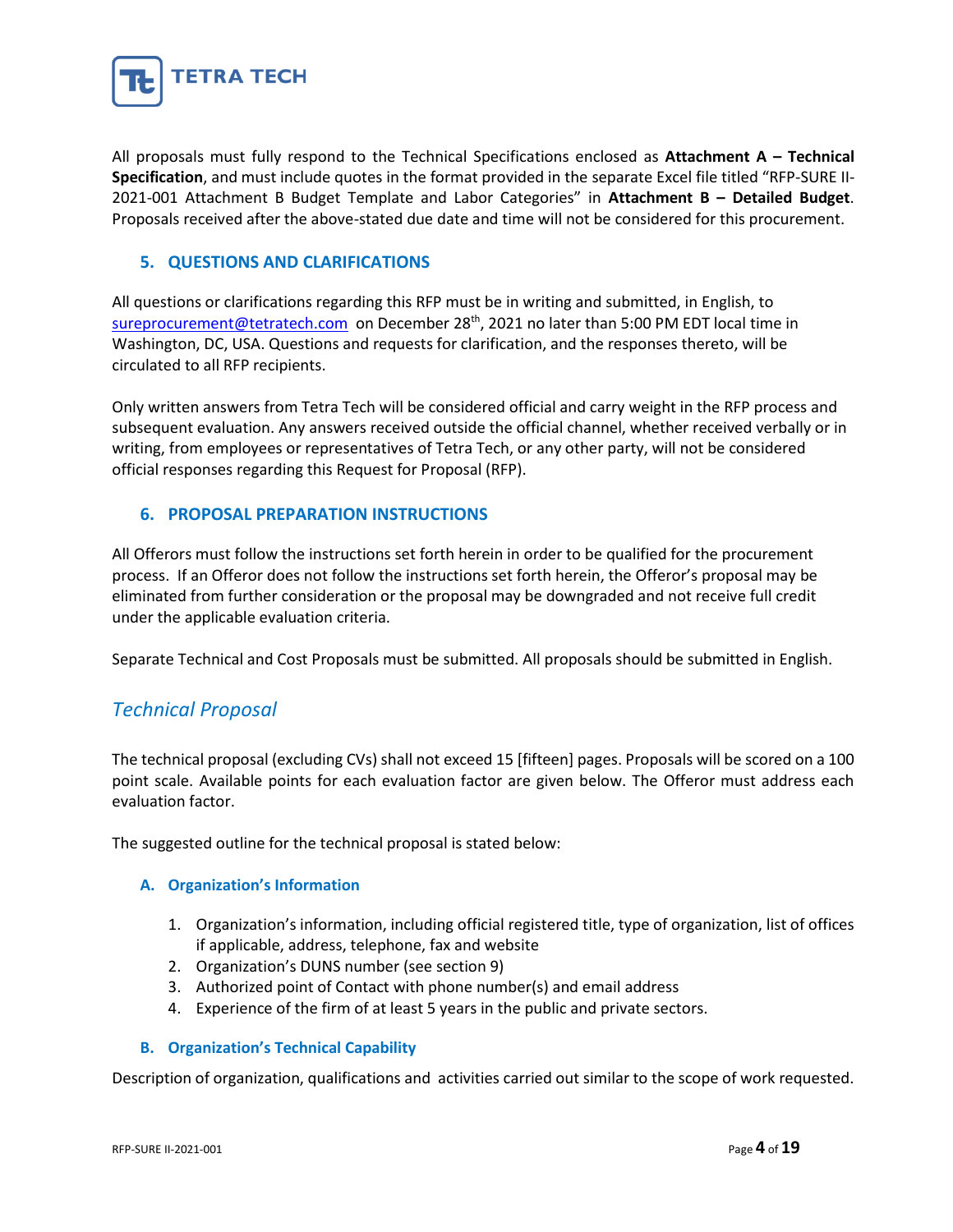

#### **C. Technical Approach**

Present a narrative that describes how the Offeror would implement the tasks identified in the scope of work. This narrative must also include:

- 1. Comments to the provided technical specifications, including the illustrative indicators
- 2. A management approach which describes how the Offeror will manage the delivery of the services.
- 3. A draft work plan that outlines:
	- a. Detailed proposed activities during the Phase 1, from February to September 2022 (See Attached A -Technical Specification).
	- b. Strategic, high-level activities for Phases 2 and 3.
	- c. The work plan should also demonstrate how the Offeror will leverage their network of contacts in the circular economy and clean energy space.
	- d. A description of how the Offeror proposes to integrate gender into its activities to ensure a gendered approach to promote a circular economy for renewable energy.

Information which the Offeror considers proprietary, if any, should be clearly marked "proprietary" next to the relevant part of the text and it will then be treated as such.

#### **D. Proposed Staff**

Present a narrative that includes the following:

- 1. Team composition (names, specialties/area of expertise, position/role on this assignment (Task Lead or Supporting Staff), etc.) and task assignments to perform the activities described in the SOW in line with the experience requirements in the labor categories. In order to perform the statement of work in Attachment A, the Offeror must provide personnel that meet both the minimum education and experience requirements set forth in Attachment B – Budget Template and Labor Categories.
- 2. Curriculum Vitae (CV) for all proposed personnel (CVs shall be limited to 3 pages each) that describes their experience and lists the following:
	- a. Affiliation/Organization
	- b. Education
	- c. Years of Relevant Professional Experience
	- d. Relevant Experience to the scope of work in this RFP
	- e. Fluency in English, and additional languages

In addition to presenting the CVs, the Offeror should complete and include the table below:

| <b>Proposed</b><br><b>Personnel's Name,</b><br><b>Last Name</b> | <b>Proposed Position</b><br><b>Under This</b><br><b>Assignment (Task</b><br><b>Lead/Supporting Staff)</b> | <b>Labor Category</b><br>and Level | <b>Qualification</b> | <b>Years and</b><br><b>Countries of</b><br><b>Professional</b><br><b>Experience</b> |
|-----------------------------------------------------------------|-----------------------------------------------------------------------------------------------------------|------------------------------------|----------------------|-------------------------------------------------------------------------------------|
|                                                                 |                                                                                                           |                                    |                      |                                                                                     |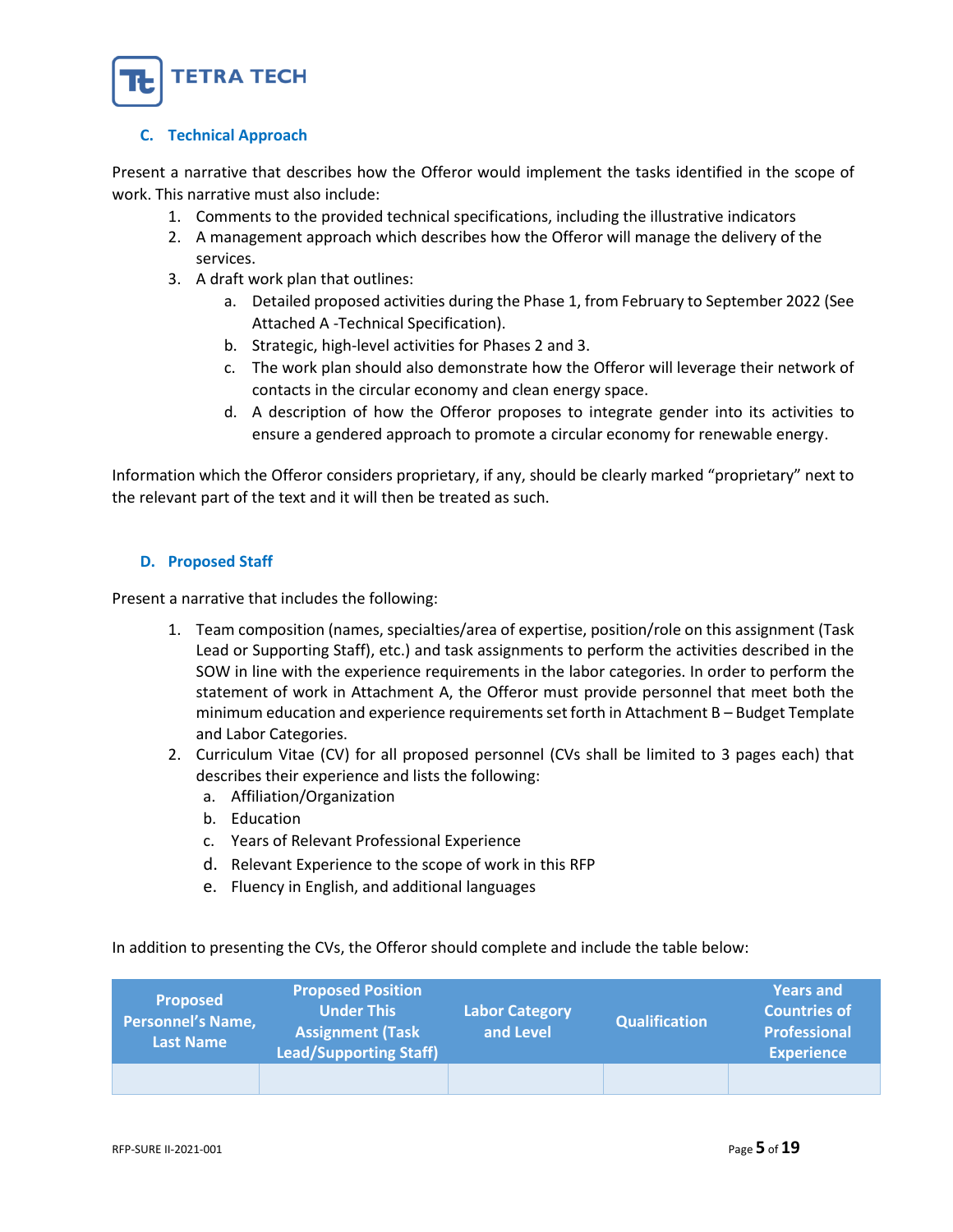

#### **E. Organization Past Performance**

The Offeror should provide a summary of relevant studies or other assignments including the Title, client name, dates and countries of execution, a brief description, and hyperlinks to writing samples such as white papers, reports, fact sheets for each assignment. This section is limited to 5 of the most relevant materials performed in the last 5 years, presented in the following table format. If the client is confidential, simply list "confidential".

| <b>Title of</b><br><b>Assignment</b> | <b>Client Name</b> | <b>Dates and</b><br><b>Countries of</b><br><b>Execution</b> | <b>Description</b> | <b>Writing Sample</b><br>(Link to<br><b>Assignment</b><br>Output) |
|--------------------------------------|--------------------|-------------------------------------------------------------|--------------------|-------------------------------------------------------------------|
|                                      |                    |                                                             |                    |                                                                   |
|                                      |                    |                                                             |                    |                                                                   |
|                                      |                    |                                                             |                    |                                                                   |
|                                      |                    |                                                             |                    |                                                                   |
|                                      |                    |                                                             |                    |                                                                   |

### *Financial Proposal*

#### **A. Detailed Budget**

The Offeror shall complete the attached Excel "RFP-SURE II-2021-001 Attachment B Budget Template and Labor Categories" **of Attachment B "Detailed Budget"** in order to allow Tetra Tech ES, Inc. to compare all quotes and make a competitive selection. The budget should be provided in Excel format with unlocked cells. The budget should cover the period of performance defined in Attachment A from February 1, 2022 to September 30, 2025.

A price must be provided for each project component to be considered compliant with this request. The price proposal should include the individual line items shown in the template, e.g., fully-burdened daily rates, travel costs, and other direct costs. Offers must show unit prices, quantities, and total price. All items, services, etc. must be clearly labeled and included in the total offered price. The price proposal shall also include a budget narrative that explains the basis for the estimate of every cost element or line item. Supporting information must be provided in sufficient detail to allow for a complete analysis of each cost element or line item. Tetra Tech reserves the right to request additional cost information if the evaluation committee has concerns of the reasonableness, realism, or completeness of a Offeror's proposed price.

The Offeror shall provide unit pricing in U.S. Dollars. Prices quoted in this document shall be valid for a 30 day time period, including all taxes and other costs and the VAT tax originated in the country where services are provided.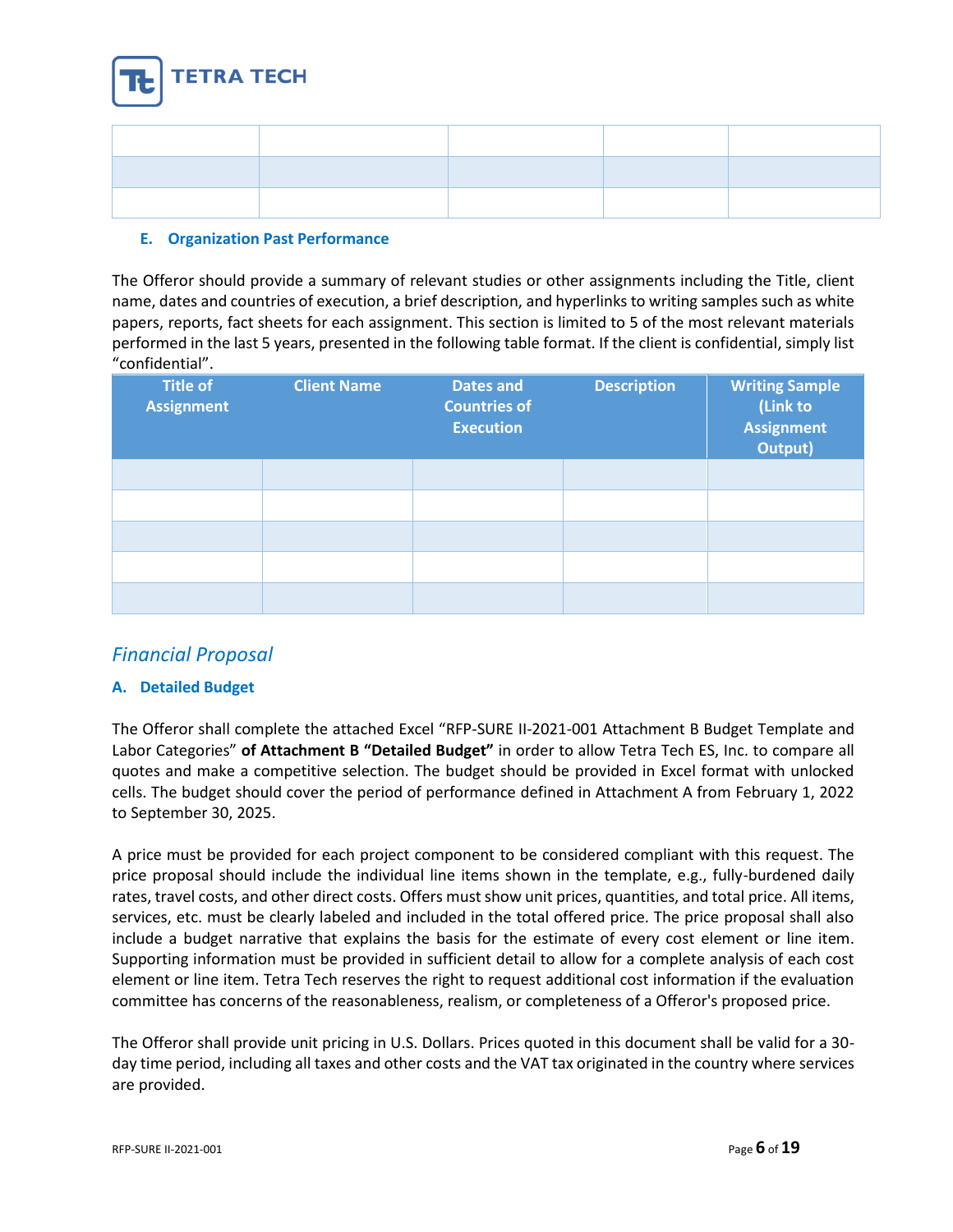

#### **B. 1420 Forms for the proposed personnel**

For each staff member proposed, the Offeror shall submit a completed and signed USAID 1420 forms. USAID form 1420 can be downloaded here:<https://www.usaid.gov/forms/aid-1420-17>

#### **C. Proposed Billing Rates Certification**

Document on the organization's letterhead certifying the labor rates being proposed are standard rates and have been previously billed to clients for similar work.

#### **D. Representations and Certifications**

These documents can be found in Attachments C of this RFP and must be submitted as part of the Cost Proposal.

Under no circumstances may cost information be included in the technical proposal. No cost information or any prices, whether for deliverables or line items, may be included in the technical proposal. Cost information must only be shown in the cost proposal.

#### <span id="page-6-0"></span>**7. EVALUATION CRITERIA**

Award will be made to the offerer representing the best value in consideration of past performance, qualifications and price factors. Technical criteria are more important than cost, although prices must be reasonable and will be considered in the evaluation. The Offeror is encouraged to provide a discount to their standard commercial rates.

Tetra Tech reserves the right to conduct discussions with selected Offeror(s) in order to identify the best value offer. Award of any resulting Subcontract Agreement shall be made by Tetra Tech on a best value basis. Tetra Tech reserves the right to request a test assessment from The Offeror to assess their qualifications.

Given the specific expertise required to perform the services, the selection process will be conducted in two stages.

*Stage 1: Technical Evaluation* The submitted technical information will be scored by an evaluation committee using the following technical evaluation criteria (70 points) and cost proposal (30 points). Evaluation will be scored on a 100 point scale.

Available points for each evaluation factor are given below.

|      | <b>Evaluation Criteria</b>          | <b>Points</b> |
|------|-------------------------------------|---------------|
|      | <b>Stage 1: Proposal Selection</b>  |               |
|      | <b>Organization Past Experience</b> | 20            |
|      | <b>Technical Approach</b>           | 15            |
| III. | Organization Proposed Task Lead     | 20            |

#### Technical Evaluation (*70 points)*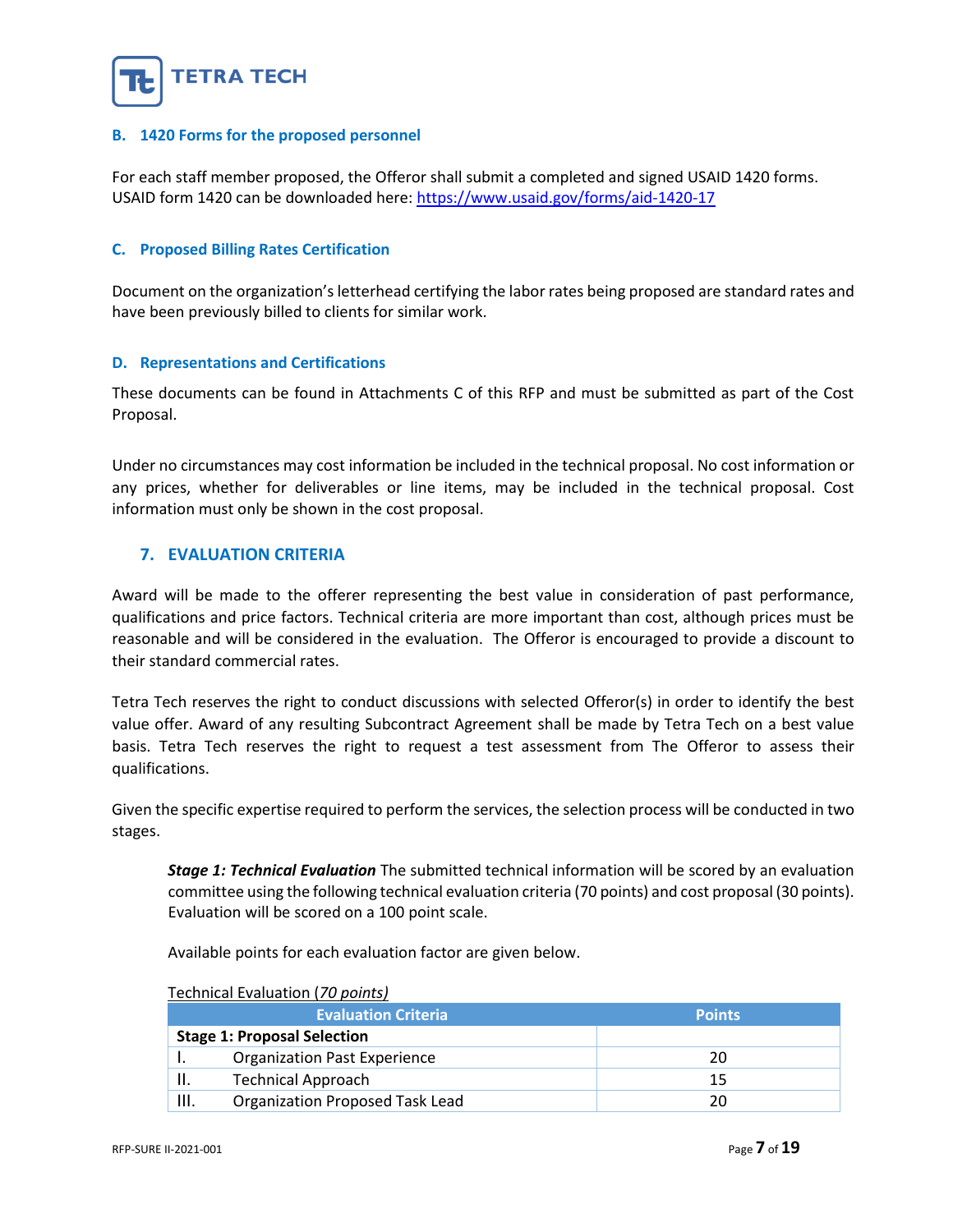

| IV. | <b>Organization Proposed Supporting Staff</b> |  |
|-----|-----------------------------------------------|--|
|     |                                               |  |

#### *Stage 2: Financial Evaluation*

Financial Evaluation *(30 points)*

The lowest qualified financial proposal will receive the maximum score of 30 points.

The other proposals will be scored inversely proportional to their price and computed as follows:

**Sf = 30 \* Fm/F** Sf = Financial Score of the proposal evaluated

Fm = the price of the lowest priced Financial Proposal among those qualified

F = is the price of the Financial Proposal under consideration

The Offeror should submit a **Detailed Budget** reflecting the cost of completing the scope. The Offeror shall complete the **Attachment B – Detailed Budget**. Labor rates quoted in this document shall be fully-burdened with all indirect costs, taxes and fee, if any. The period of performance is specified in Attachment A.

In order to identify the best value offer, Tetra Tech will invite Offerors receiving the two highest scores to a panel interview with Tetra Tech and USAID representatives. Award of any resulting Subcontract Agreement shall be made by Tetra Tech on a best value basis, with evaluation of proposed price as well as proposed services and implementation schedule.

#### <span id="page-7-0"></span>**8. TERMS OF PAYMENT**

Payment terms for the awarded Subcontract Agreement shall be net forty-five (45) days after satisfactory completion and acceptance of services and deliverables. Payment shall be made by Tetra Tech ES, Inc. Arlington, Virginia, USA via bank wire transfer. No advance payments will be provided.

#### <span id="page-7-1"></span>**9. DUNS NUMBER AND SAM.GOV REGISTRATION**

If the proposed fixed price is above \$30,000, the successful offeror will be required to furnish a DUNS number and proof of SAM.gov registration within 24-48 hours of notice of award. Information regarding obtaining a DUNS number may be found here: **<https://fedgov.dnb.com/webform>**

#### <span id="page-7-2"></span>**10. NEGOTIATIONS**

Best offer proposals are requested. It is anticipated that a subcontract will be awarded solely on the basis of the original offers received. However, Tetra Tech reserves the right to conduct discussions, negotiations and/or request clarifications prior to awarding a subcontract. Furthermore, Tetra Tech reserves the right to conduct a competitive range and to limit the number of Offerors in the competitive range to permit an efficient evaluation environment among the most highly-rated proposals. Highest-rated Offerors, as determined by the technical evaluation committee, may be asked to submit their best prices or technical responses during a competitive range.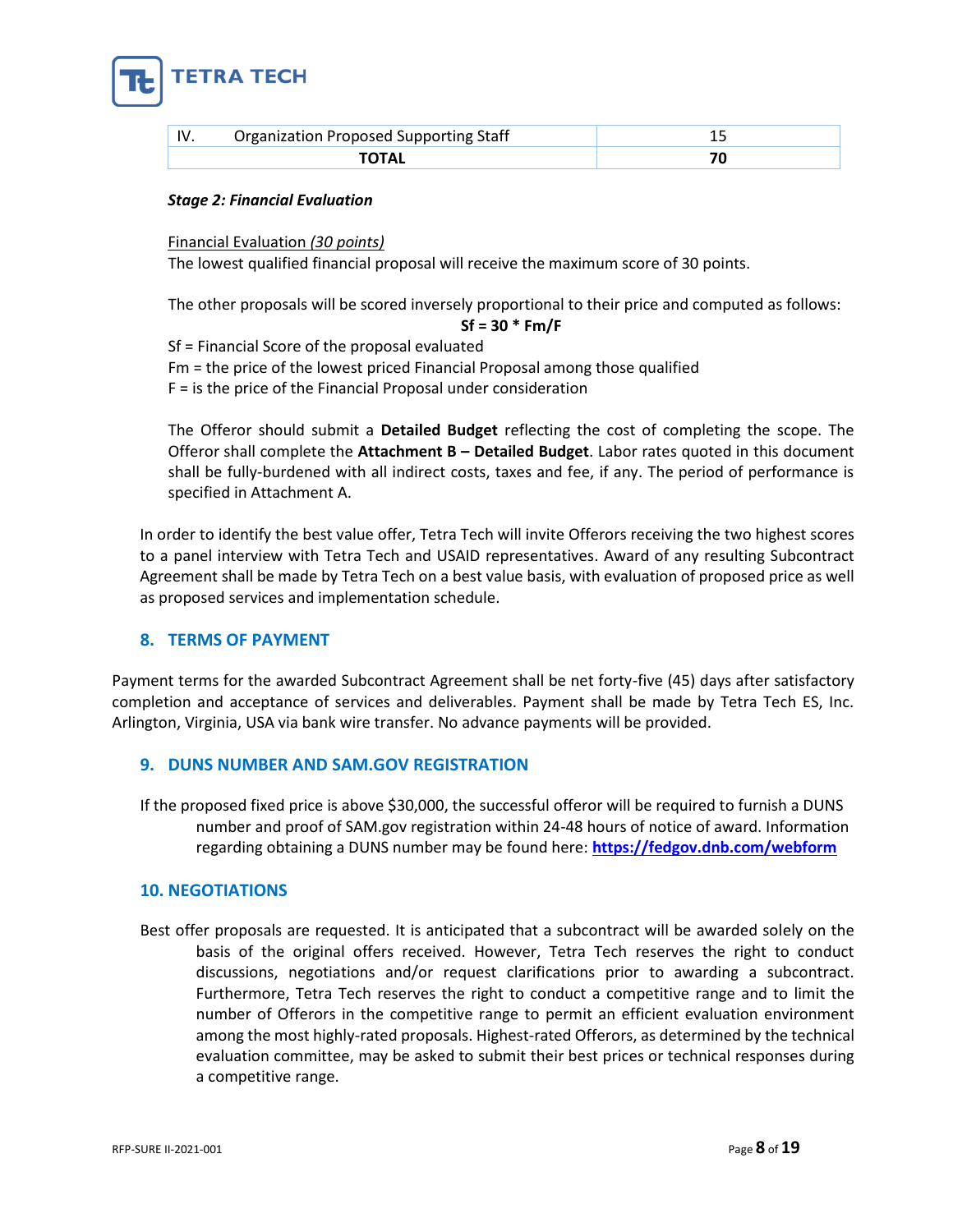

#### <span id="page-8-0"></span>**11. MULTIPLE AWARD/NO AWARD**

Tetra Tech ES, Inc. reserves the right to issue multiple awards. Tetra Tech ES, Inc. also reserves the right to issue no awards.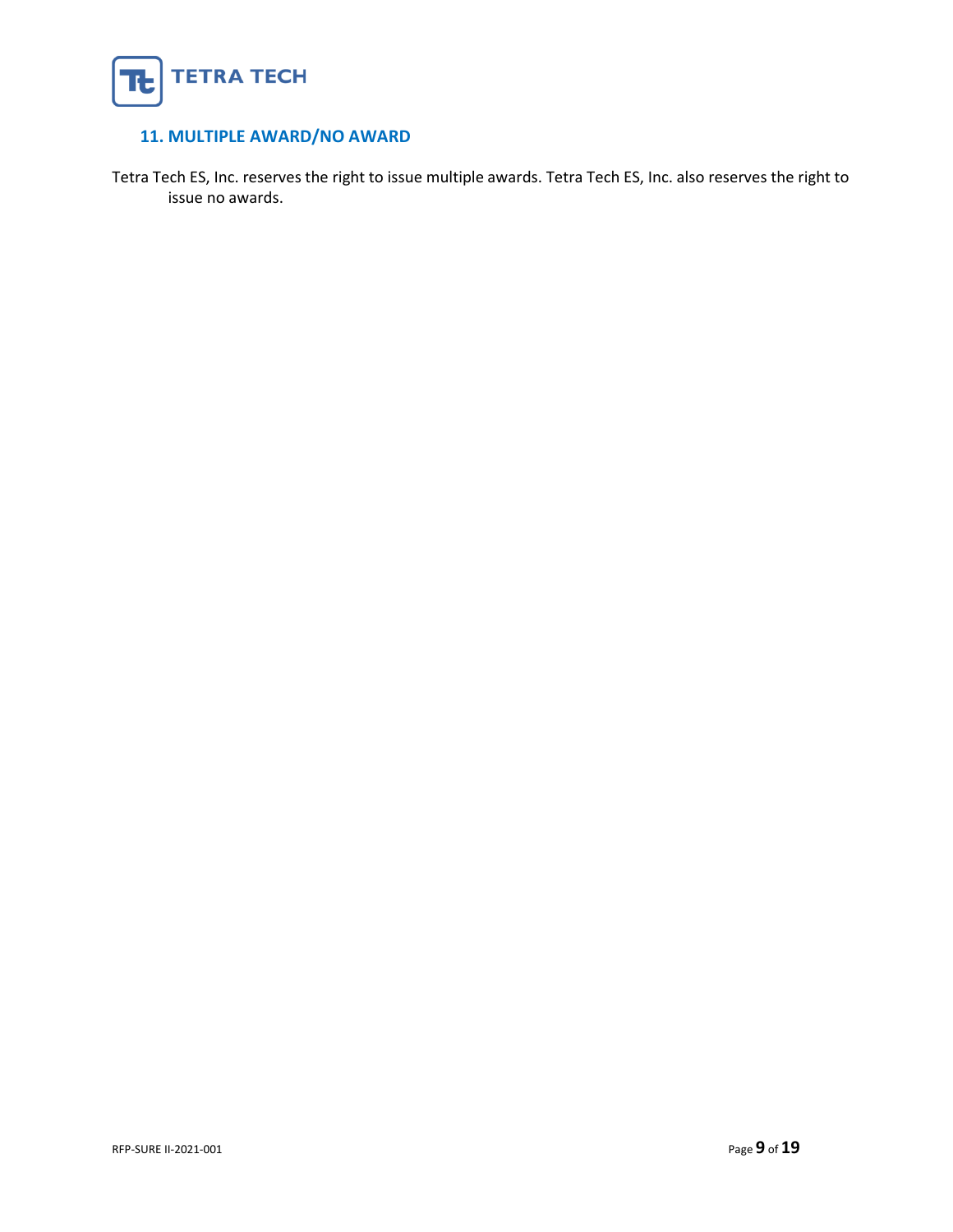

#### <span id="page-9-0"></span>**ATTACHMENT A – TECHNICAL SPECIFICATION**

#### **TECHNICAL SPECIFICATION**

**SCOPE OF WORK: Task 4 Circular Economy – Call for Strategic Partners PERIOD OF PERFORMANCE: February 1, 2022 to September 30, 2025 PLACE OF PERFORMANCE: United States**

#### 1. Background

Obsolete renewable energy equipment, such as solar, wind, and storage technologies, is expected to grow exponentially over the next 30 years. Instead of damaged and decommissioned equipment piling up in waste dumps, the life of materials must be extended beyond the original use. In a circular economy, products, parts, and materials have multiple life cycles and re-entry points into the market as they are systematically recovered, repaired, reused, and remade. Where the linear economy disposes of waste in landfills, the circular economy creates multiple opportunities for "return cycles" or "loops" that avoid disposal. This minimizes the use of resources and the creation of waste, pollution, and carbon emissions by keeping materials, products, equipment, and infrastructure in use for longer periods, thus improving the productivity of these resources. A circular economy for RE equipment has significant potential to create green jobs while reducing waste, carbon emissions, environmental degradation, and human rights abuses by keeping products and materials in use. " Circular economy strategies that rely on repairing and refurbishing products minimize our use of resources and can cut global GHG emissions by [39 percent](https://www.wri.org/insights/5-opportunities-circular-economy)  (equivalent to 22.8 billion tons) [13] and reduce our long-term dependence on mining for critical metals used in RE technologies.

Promoting a circular economy for renewables is one of the strategic tasks of USAID's Scaling Up Renewable Energy (SURE) program. SURE will support countries transitioning toward a more circular economy to reuse/repower, refurbish, recycle, or recover renewable energy equipment to reduce the environmental impacts and landfilling of decommissioned components, including specific e-waste. SURE will foster an enabling environment for the circular economy by supporting transformational initiatives and policies with effective market signals. SURE will provide technical assistance to USAID Missions and mobilize stakeholders and resources to design and advance new business models, innovations, initiatives, sustainable practices, policies, and markets that promote a circular economy in renewable energy equipment. SURE will create knowledge products and a data library of renewable energy circular economy resources.

Tetra Tech ES, Inc., as the prime contractor and implementer of SURE will select a subcontractor ("Subcontractor") to plan, design, and execute activities that will help USAID and its partner countries to better understand, implement, and promote a circular economy for renewable energy. The Subcontractor will also support USAID further its role in developing practical global tools and convening actors and stakeholders around this topic. Jointly this work will be referred to as the "sub-activities." Within this scope of work, "renewable energy (RE) equipment" refers to solar photovoltaic (PV) components, batteries used for RE storage, and wind equipment.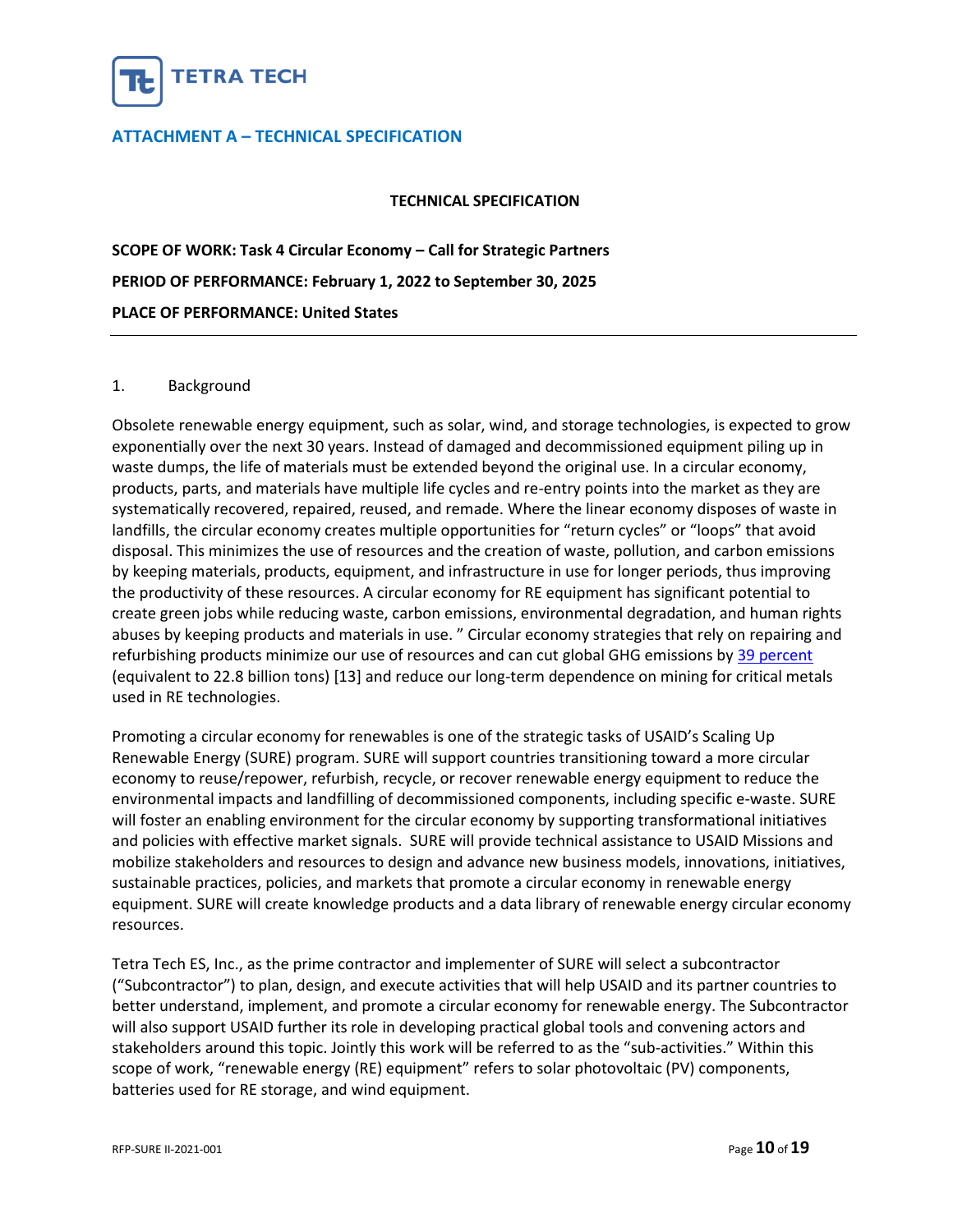

#### 2. Objective

SURE's goal is to cultivate an enabling environment for a circular economy of RE equipment and their materials.

Illustrative results include:

- Increased capacity of USAID energy staff globally to apply the circular economy model and principles;
- Legislative measures and market mechanisms adopted to stimulate the development of recycling processes and high-quality waste materials, secondary markets and producer responsibility;
- Adoption of green procurement practices that drive decommissioning planning and foster the uptake of ecolabels; and
- Sustainable power sector plans adopted that are linked to investment and implementation programs, such as competitive procurement programs for advanced energy technologies.

#### 3. Activities Scope

Within its five-year period of performance, SURE's planned the circular economy work stream to be conducted in three phases:

- 1. Phase 1: Identification and dissemination of opportunities for circular economy
	- a. Increase awareness of circular economy opportunities, models, and applications for endof-use renewable energy systems among USAID and stakeholders
	- b. Engage and build a network of experts, practitioners, investors, private sector companies, associations, international organizations, governments, and donors active in the nexus of circular economy and renewable energy
	- c. Advance the harmonization of waste and circular economy-related definitions
- 2. Phase 2: Identification and design of pilot projects and interventions in partner countries
	- a. Integrate the circular economy model and approaches in USAID's work to scale up renewable energy in developing countries, specifically related to energy planning, renewable energy auctions, and grid integration, climate change, energy efficiency, and promoting inclusion, diversity, and gender equality in the energy sector
	- b. Design pilot projects in USAID partner countries that reduce greenhouse gas emissions and pressure on natural resources, chart innovative pathways to net-zero economies, create much-needed sustainable economic growth and jobs, and reduce supply chain risk
	- c. Support the development of policies, legislation, and regulatory frameworks to cultivate a circular economy.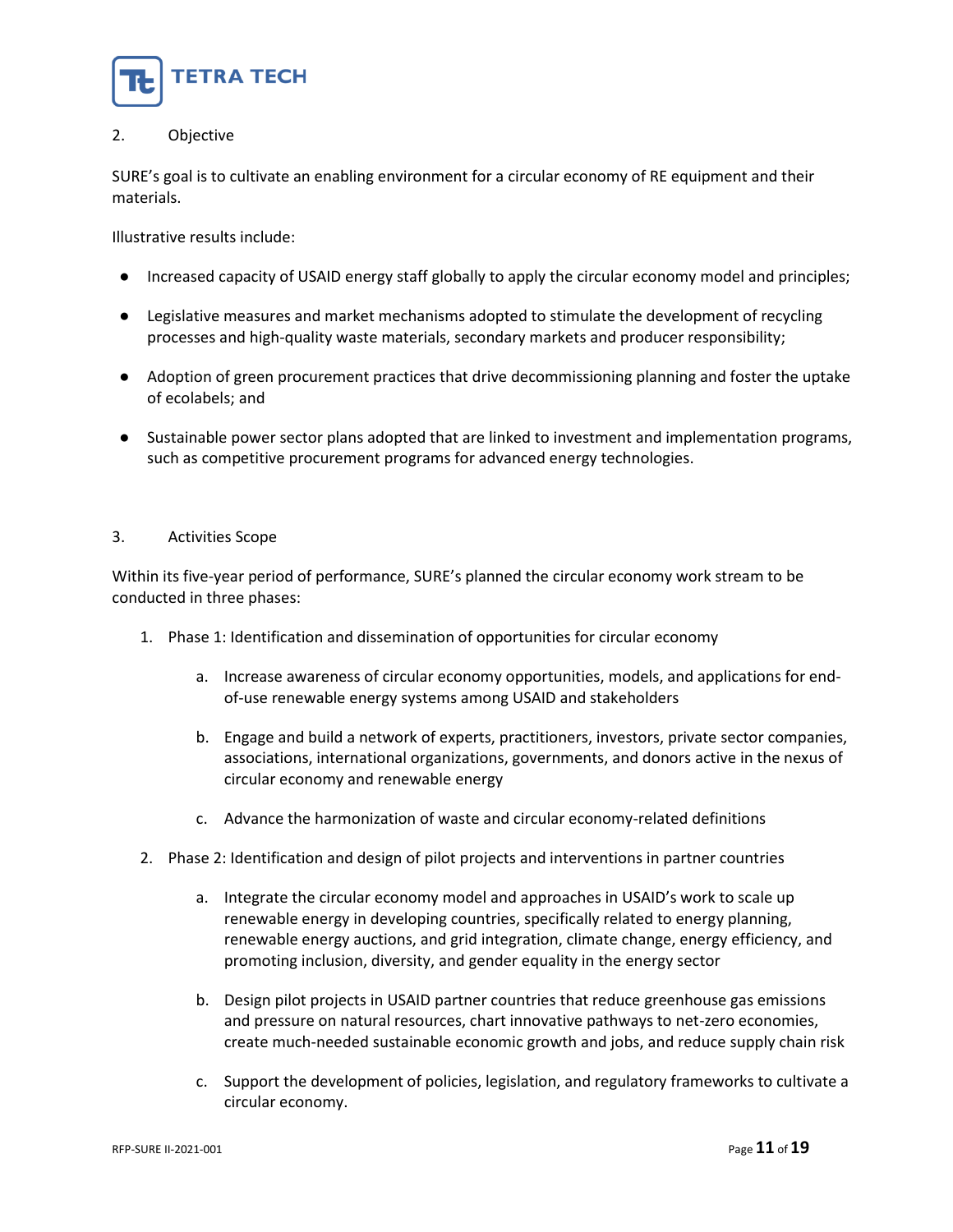

- 3. Phase 3: Full implementation of interventions
	- a. Implement and monitor pilot projects
	- b. Collect lessons learned and develop knowledge products that can serve as a resource for other stakeholders working to promote a circular economy in renewable energy

SURE is currently in phase 1 and preparing for phases 2 and 3 of implementation. In Year 1 (FY 2021: October 1, 2020 to September 30, 2021), SURE produced an opportunities assessment titled, Clean Energy and the Circular Economy: Opportunities for Increasing the Sustainability of Renewable Energy Value Chains (see Attachment D), to better understand the applications of the circular economy framework in renewable energy and achieve its multitude of benefits

In Year 2 (FY 2022: October 1, 2021 to September 30, 2022), SURE intends to take the findings of this paper to implementation with an emphasis on building awareness and capacity; engaging stakeholders on pilot projects; publishing online resources; and cultivating a community of practice that enables academia, government, manufacturers, developers, and other stakeholders to set joint goals and action plans.

SURE has planned the following sub-activities for the period of FY 2022. Offerors may recommend updates or other sub-activities that will support the objectives of this work and align with SURE's overall scope of work. Work in Years 3, 4, and 5 will depend on the results and progress of work in Year 2.

a. Sub-Activity 1: Dissemination and Awareness Activities

To spread awareness and build a common understanding on a circular economy of renewable energy, SURE will produce public-facing resources and organize a public webinar. SURE will host a public webinar, *Fundamentals of Circular Economy and End of Use Issues for Renewable Energy Systems*, that presents key concepts for the circular economy in renewable energy, including specific opportunities and challenges, so that stakeholders gain a common and fundamental understanding and learn about challenges, opportunities, existing and emerging policies, processes, and gender-inclusive practices that promote a circular economy. SURE will identify experts and organizations in circular economy with relevant experience and thought leadership to feature as guest speakers in the webinar, i.e., World Resources Institute, NREL, etc.

#### Illustrative deliverables:

- Public webinar: Fundamentals of circular economy and end of use issues for renewable energy systems featuring experts in circular economy. The webinar will be a combination of a presentation and a roundtable featuring expert panelists.
- Webinar materials: 508-compliant recording, transcript, and wireframe for USAID.gov
- Publish materials on [SURE's circular economy page on USAID.gov](https://www.usaid.gov/energy/sure/circular-economy) which will serve as a library of resources developed throughout the course of the SURE program. SURE will publish user-friendly resources; we will break down content from SURE's Circular economy opportunities assessment and streamline it to make it relevant for key stakeholders outside of USAID. Having short public-facing materials that showcase SURE's work in this space will help us engage stakeholders for pilot projects, awareness activities, and grow SURE's network. Following is a list of the documents:
	- o Fact sheet: Making the case for circular economy for renewables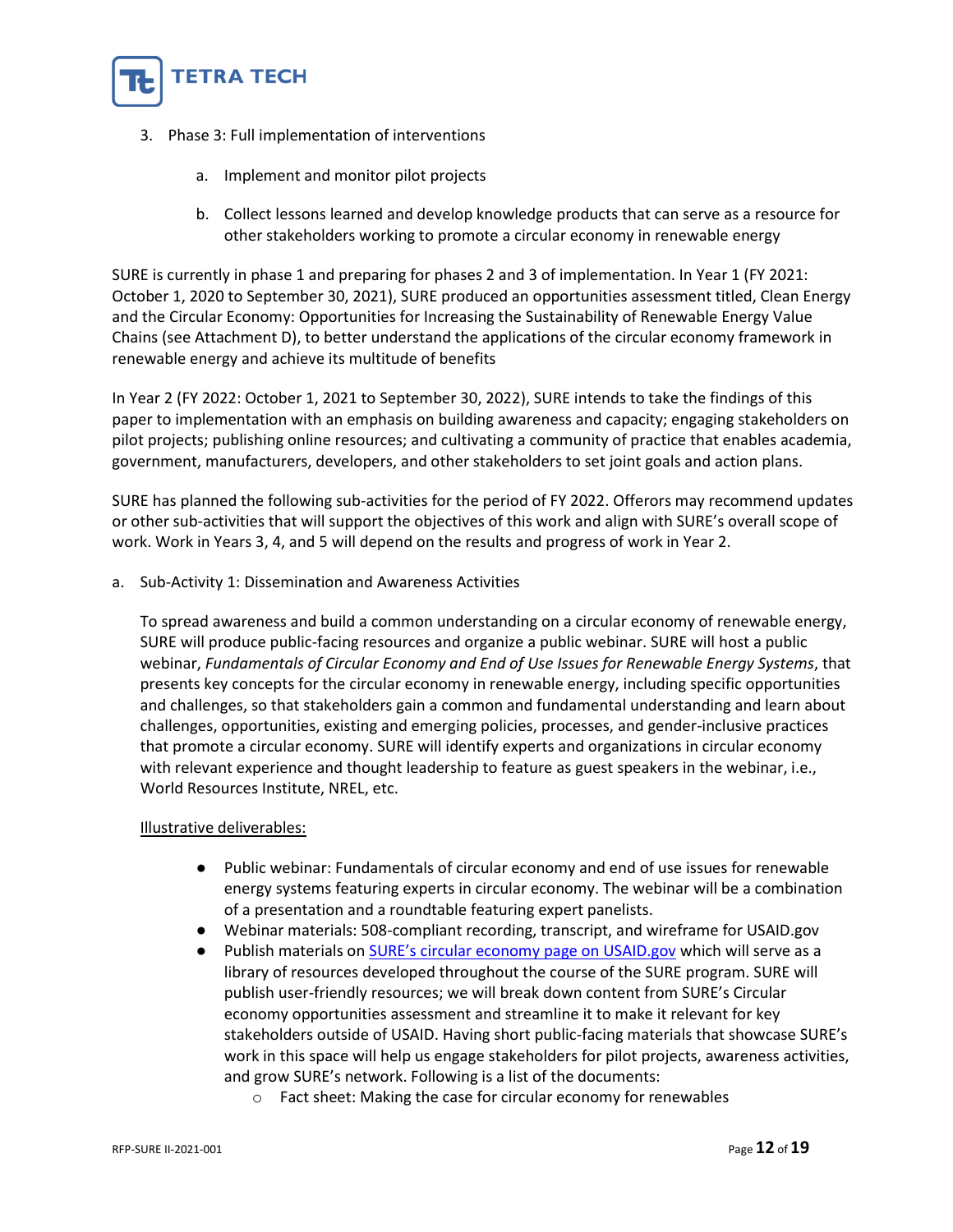

- o Fact sheet: Transition from a Linear Economy to a Circular Economy
- o Fact sheet: Emerging Policies, Legislation, and Regulatory Frameworks to Cultivate a Circular Economy
- o Fact sheet: Gender equality in a circular economy
- Internal talking points document for USAID that articulate how promoting a circular economy in USAID partner countries can help secure America and its allies' long-term supply chain and stem price shocks of critical metals needed in clean energy equipment.
- Dissemination and outreach strategy, which will include speaking opportunities at external events.
- Outreach materials for USAID Missions, e.g., a fact sheet and slide deck
- Climatelinks and other articles on trends and best practices, and SURE's circular economy offering.
- Circular economy menu of services for USAID Missions, bureaus, or independent offices.
- b. Sub-Activity 2: Workshop for USAID Missions

SURE will organize one workshop that allows SURE and USAID Missions to engage in a more in-depth discussion on end-of-use renewable energy systems issues and identify opportunities for pilot projects in USAID partner countries.

#### Illustrative deliverables:

- Workshop and relevant materials
- c. Sub-Activity 3: Circular Economy Training for USAID Energy Officers

USAID's Center for Environment, Energy and Infrastructure (EEI) hosts annual energy trainings for USAID officers and specialists. In the Spring of 2022, SURE will work with the USAID Circular Economy Task Lead to deliver a training on circular economy models, principles, and approaches. The training will help harmonize relevant definitions within the agency and help staff apply the circular economy framework to address supply chain, environmental, and climate risks. Staff will also learn current trends, good practices and potential interventions/pilots. SURE will design a hands-on learning experience that will allow participants to work through different circular economy scenarios with clear outcomes. The training will encourage systems-oriented thinking that will help shift a "take-makedispose" approach to one that has multiple opportunities for "return cycles" or "loops."

#### Illustrative deliverables:

- Training materials
- d. Sub-Activity 4: Integration of Circular Economy as a Cross-Cutting Framework

Circular economy is a cross-cutting theme and should be integrated with work related to energy planning, grid integration, renewable energy auctions, climate change, energy efficiency, and promoting inclusion, diversity, and gender equality in the energy sector. The Subcontractor, with support from SURE's circular economy team, will enter into conversations with USAID and SURE task leads on how to best integrate the circular economy framework into other SURE themes and domains, such as procurement and gender equality strategies.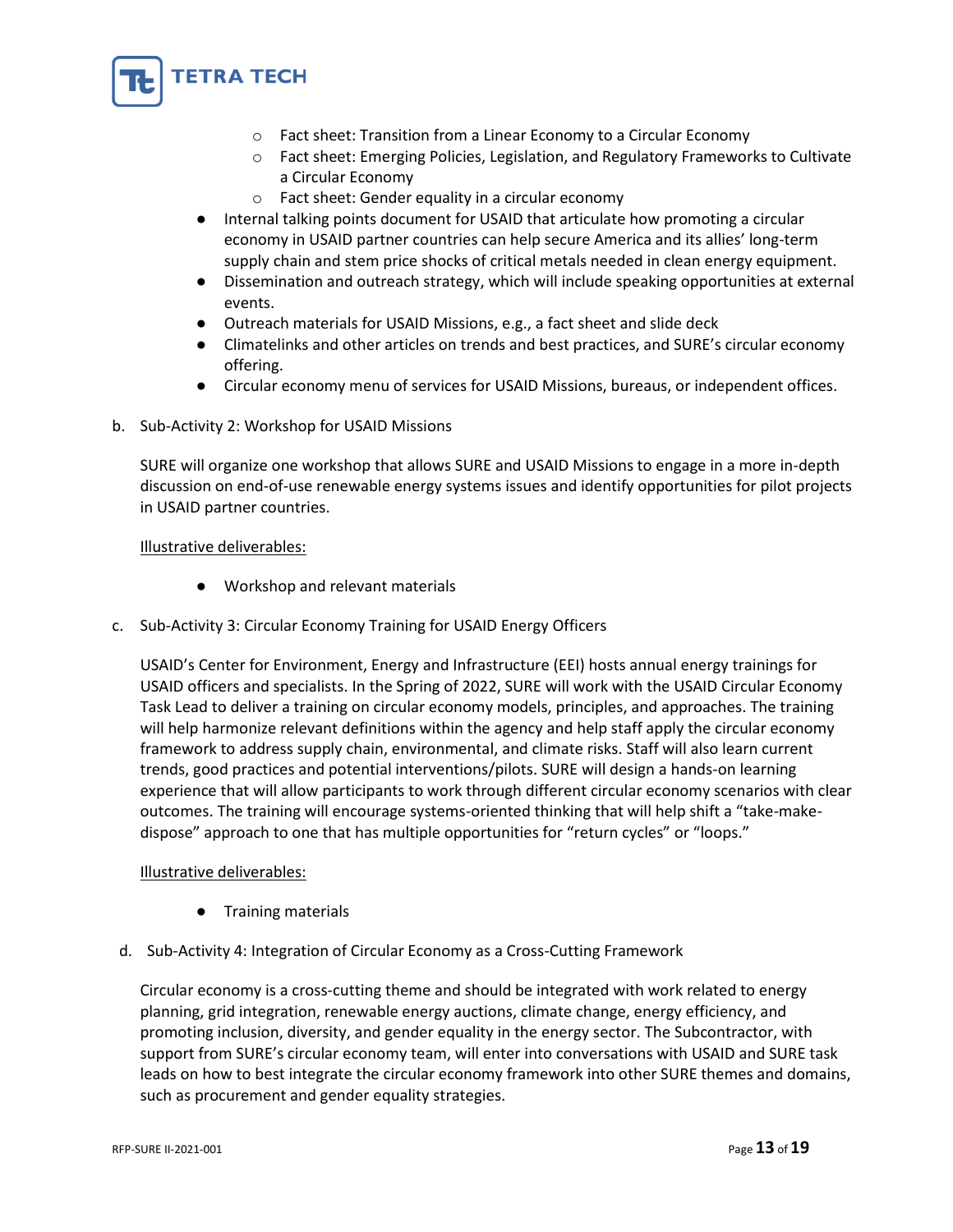

#### Illustrative deliverables:

● Fact sheets for USAID Missions on integrating circular economy into a maximum of two SURE tasks i.e. strategic energy planning, renewable energy procurement, grid integration, or other cross-cutting themes (gender, climate change, and energy efficiency)

#### e. Sub-Activity 5: Preparation of Pilot Projects

SURE will engage private sector organizations, energy associations, and other potential funders to explore interest in co-funding pilot projects through the SURE Innovation Fund. We will explore cooperation as appropriate and collectively identify funding sources. Based on the findings of the opportunities assessment, SURE identified the following pilot projects:

- Identify partner countries requiring interventions using data on installed renewable energy capacity and average lifetimes.
- Identify and convene stakeholders, assess risks, and develop a shared vision and roadmap with local partners that meets the needs of communities, the private sector, and the planet. To spark a paradigm shift from a linear to a circular economy, USAID must increase awareness among stakeholders, including those from the waste management sector, and build institutional capacity.
- Support the addition of circular economy considerations in renewable energy procurements and develop standards across the supply chain and research that informs future designs, interventions, policies, and private sector initiatives.
- Incentivize private industry to invest in recycling, repair, or reuse which are currently limited due to market conditions and regulatory barriers. This can be done through a USAID-funded grant for a pilot project, prize, or challenge.
- Develop tools, resources, and training that help promote an inclusive and safe circular economy industry. USAID can help upskill workers in equipment triaging, repurposing, dismantling, recycling, and safe disposal while reenforcing health and safety standards.
- Conduct risk assessments for hazardous materials, map stakeholders and develop an engagement strategy, help develop regulatory frameworks, and create training, tools, and resources.
- Support the development of standards to promote and ensure the quality, performance, safety, and technical viability of reused and refurbished products to encourage the orderly development of a high-quality market.
- Conduct cost-benefit analyses to form a strong business case for a circular economy, encouraging greater private sector uptake.

Illustrative deliverables:

- Engagement strategy for potential partners and co-funders of pilot projects o Identification and prioritization of potential pilot projects.
- Two-pager for potential partners that outlines benefits of taking part in a pilot project.
- Pilot project preparation documents: pilot project scope of work and budget

#### 4. Illustrative Indicators

● Number of people trained in clean energy, as supported by USG assistance (12-1)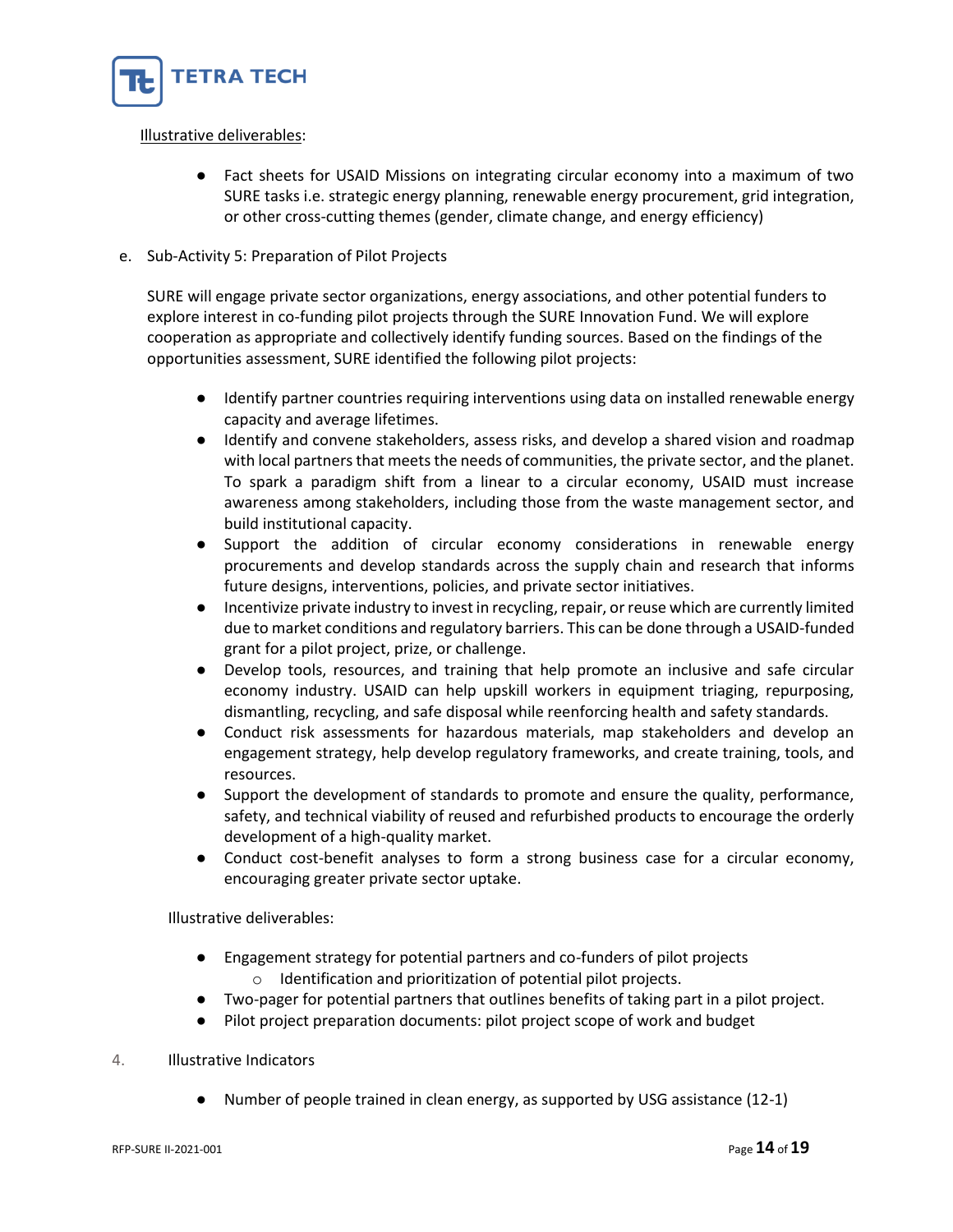

- Number of institutions with improved capacity to address clean energy issues, as supported by USG assistance (12-2)
- Number of laws, policies, regulations or standards addressing clean energy formally proposed, adopted or implemented, as supported by USG assistance (12-3)
- Amount of investment mobilized (in USD) for clean energy, as supported by USG assistance (12-4)
- Clean energy generation capacity supported by USG assistance that has achieved financial closure (12-5)
- Projected greenhouse gas (GHG) emissions reduced or avoided through 2030 from adopted laws, policies, regulations, or technologies related to clean energy, as supported by USG assistance (12-7)
- Number of tools proposed, developed, adopted, implemented (custom)
- 5. Timeline of Activities

SURE operates based on the U.S. federal government's fiscal year (FY) which runs from October 1 of one calendar year through September 30 of the next. The table below provides an illustrative timeline of activities in FY 2022.

| Sub-Activity                                                                    | Q1 | Q2 | Q3 | Q4 |
|---------------------------------------------------------------------------------|----|----|----|----|
| Sub-Activity 1: Dissemination and awareness<br>activities                       |    |    |    |    |
| Sub-Activity 2: Workshop for USAID Missions                                     |    |    |    |    |
| Sub-Activity 3: Training                                                        |    |    |    |    |
| Sub-Activity 4: Integration of circular economy<br>as a cross-cutting framework |    |    |    |    |
| Sub-Activity 5: Preparation of pilot projects                                   |    |    |    |    |

Note: Q1: October to December; Q2: January to March; Q3: April to June; Q4: July to September

#### 6. Staffing

a. Task Lead and Supporting Staff Experience

The Subcontractor is encouraged to propose staff with significant experience in the nexus of circular economy and renewable energy in [USAID partner countries.](https://www.usaid.gov/where-we-work) Experience in best practice countries such as European Union member countries is valued.

The Subcontractor shall propose a Task Lead with a minimum of 5 years' experience in the circular economy, with a minimum of 3 years' experience in designing, planning, implementing, supporting work related to the electricity sector. (The 3 years can be part of the 10 years of overall experience in circular economy).

- b. Staff Qualifications and Evaluation Criteria
	- Bachelor's Degree in a related field required. Graduate degree in renewable energy, power systems, energy policy, sustainability, environmental management, or related field is preferred.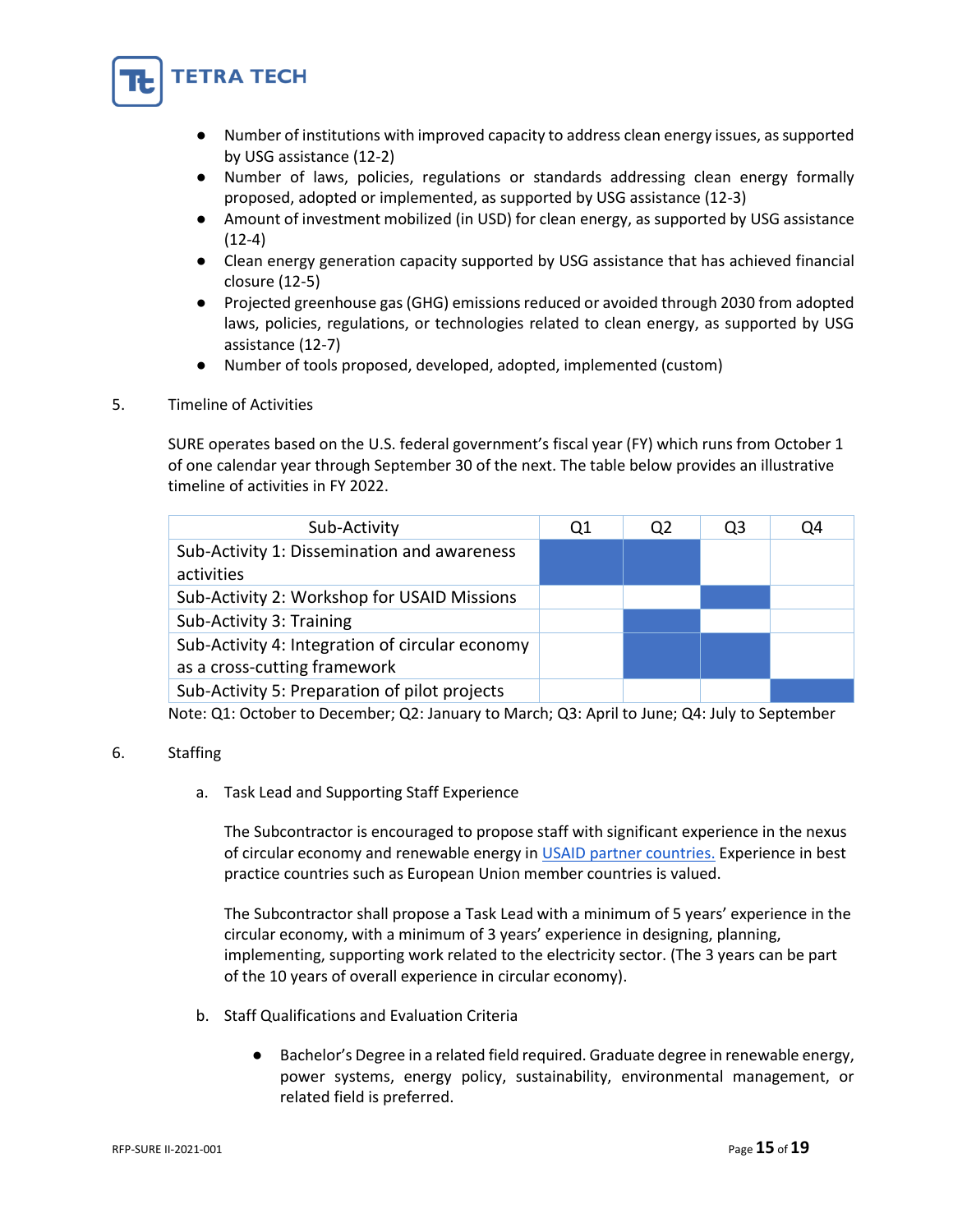

- Experience working with donor and multilateral organizations and in the international development sector is preferred.
- Excellent oral and written communication skills in English is required. Additional language skills are preferred.
- Proven track record preparing reports and technical studies in international development or renewable energy for power generation is preferred.
- International experience in the preparation and execution of projects related to renewable energy and/or circular economy is preferred.
- Strong organizational and interpersonal skills is required.
- Strong network in the circular economy field, renewable energy sector, waste sector is preferred.
- Willing and able to travel internationally.
- 7. Diversity and Inclusion

**FETRA TECH** 

- a. Tetra Tech employees, consultants and subcontractors reflect the diversity of the communities in which we work and live. This gives us a better understanding of our clients' needs and how to work with counterparts to implement successful programs. Tetra Tech's commitment to diversity and inclusion includes recruiting and retaining staff from diverse backgrounds and experiences, creating awareness of diversity issues and benefits, creating opportunities to subcontract to small and women and minority-owned businesses, and fostering a supportive environment where inclusivity is expected and prioritized.
- b. For more information regarding Integrating Gender Equality and Female Empowerment in USAID's Program, see ADS Chapter 205 - [Integrating Gender Equality and Female](https://nam10.safelinks.protection.outlook.com/?url=https%3A%2F%2Fwww.usaid.gov%2Fsites%2Fdefault%2Ffiles%2Fdocuments%2F205.pdf&data=04%7C01%7CJeannelle.Blanchard%40tetratech.com%7C9664362d4efe443c769408d9be4db62d%7Ca40fe4baabc748fe8792b43889936400%7C0%7C0%7C637750063254186426%7CUnknown%7CTWFpbGZsb3d8eyJWIjoiMC4wLjAwMDAiLCJQIjoiV2luMzIiLCJBTiI6Ik1haWwiLCJXVCI6Mn0%3D%7C3000&sdata=T2j5E1gYZrwoMpuiYfRq3mrTe%2FSJZxk6Rkj85zvPq%2BU%3D&reserved=0)  [Empowerment in USAID's Program Cycle](https://nam10.safelinks.protection.outlook.com/?url=https%3A%2F%2Fwww.usaid.gov%2Fsites%2Fdefault%2Ffiles%2Fdocuments%2F205.pdf&data=04%7C01%7CJeannelle.Blanchard%40tetratech.com%7C9664362d4efe443c769408d9be4db62d%7Ca40fe4baabc748fe8792b43889936400%7C0%7C0%7C637750063254186426%7CUnknown%7CTWFpbGZsb3d8eyJWIjoiMC4wLjAwMDAiLCJQIjoiV2luMzIiLCJBTiI6Ik1haWwiLCJXVCI6Mn0%3D%7C3000&sdata=T2j5E1gYZrwoMpuiYfRq3mrTe%2FSJZxk6Rkj85zvPq%2BU%3D&reserved=0) and USAID's [2020 Gender Equality and Women's](https://www.usaid.gov/sites/default/files/documents/USAID_GenderEquality_Policy_MT_WEB_single_508.pdf)  [Empowerment Policy](https://www.usaid.gov/sites/default/files/documents/USAID_GenderEquality_Policy_MT_WEB_single_508.pdf).
- c. Offerors are expected to describe how diversity and inclusion considerations will be incorporated into subcontract management and implementation.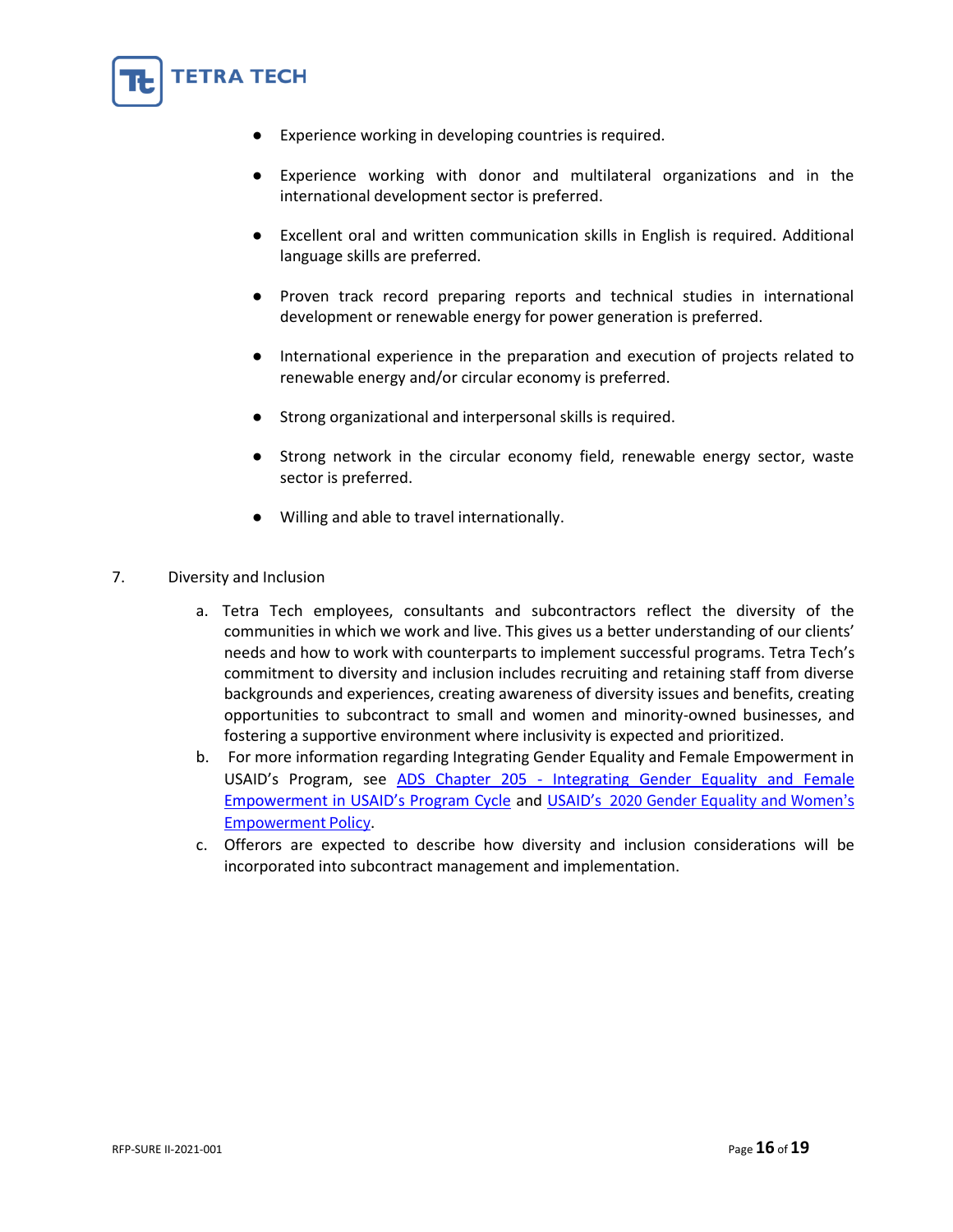

#### <span id="page-16-0"></span>**ATTACHMENT B – DETAILED BUDGET**

#### **PROPOSED DETAILED BUDGET**

Proposed budget is in Time and Material based on the attached Excel file titled "RFP-SURE II-2021-001 Attachment B Budget Template and Labor Categories".

Prices must be quoted in USD and must be valid for 30 days, and account for ALL remuneration, per diem, travel, communications, report reproduction and other out-of-pocket expenses, taxes and other costs, but including the VAT tax that may have originated in the country where services are provided. On this basis Tetra Tech will issue a **Time and Material Subcontract**, and payment shall be based upon acceptance of services and deliverables described in the Attachment A.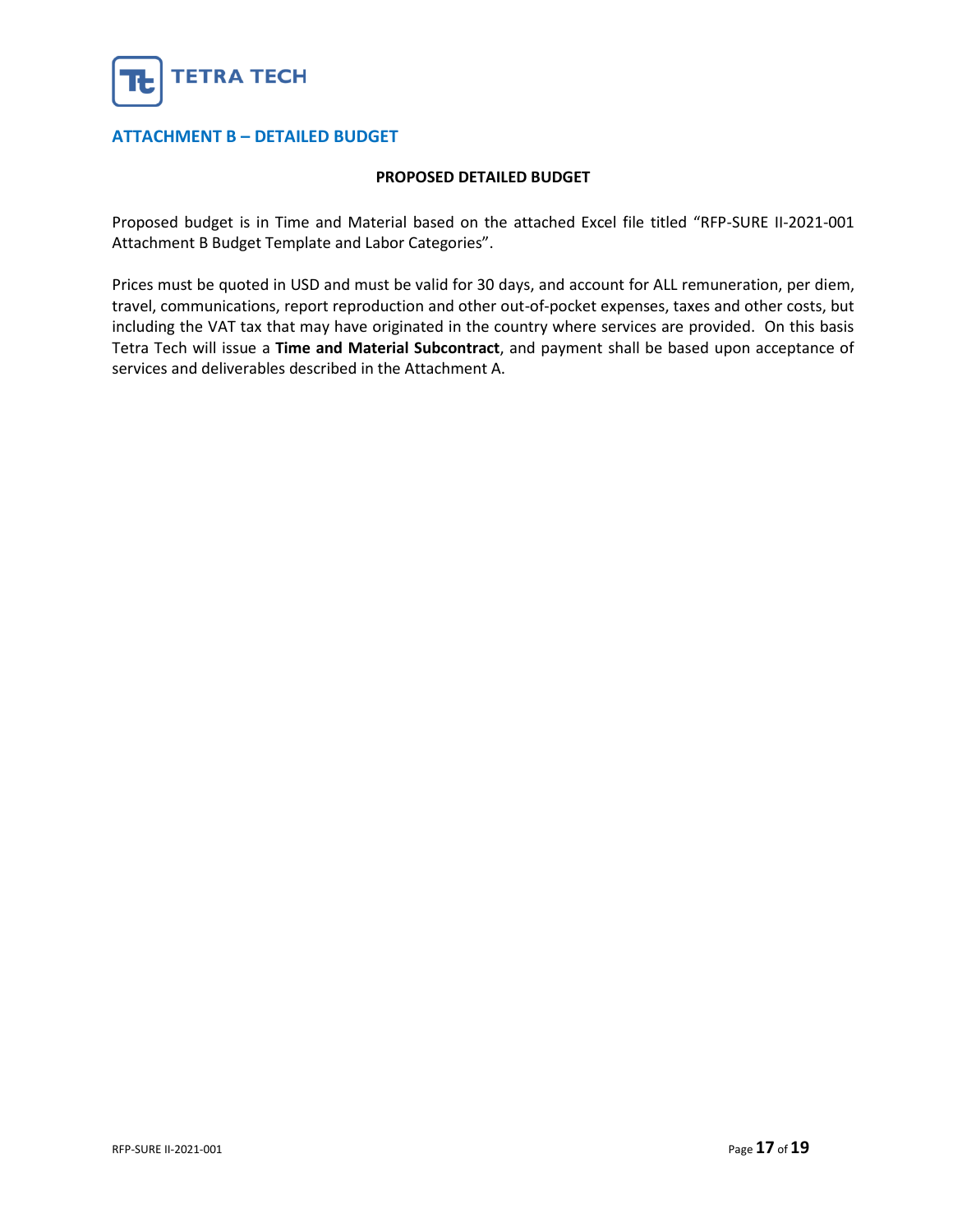

#### <span id="page-17-0"></span>**ATTACHMENT C – REPRESENTATIONS AND CERTIFICATIONS**

#### **Offeror Representations and Certifications**

#### **1. Organizational Conflict of Interest Representation**

The Offeror represents, to the best of its knowledge and belief, that this award:

does [ ] or does not [ ] involve an organizational conflict of interest.

*Please see FAR 52.209-8 for further explanation.*

#### **2. Data Universal Numbering System (DUNS) Number** *(required if cost proposal is more than USD \$30,000)*

|  |  |  |  |  |  |  |  |  |  |  | (please use one box per number or dash) |
|--|--|--|--|--|--|--|--|--|--|--|-----------------------------------------|
|--|--|--|--|--|--|--|--|--|--|--|-----------------------------------------|

#### **3. Source and Nationality of Goods and Commodities**

- (i) This is to certify that the Offeror is:
	- a. an individual who is a citizen or legal resident of  $\blacksquare$
	- b. a corporation of partnership organized under the laws of
	- c. a controlled foreign corporation of which more than 50% of the total combined voting power of all classes of stock is owned by United States shareholders; or
	- d. a joint venture or incorporated association consisting entirely of individuals, partnerships or corporations. If so, please describe separately the citizenship or legal status of the individuals, the legal status of the partnership or corporations, and the percentage (%) of voting power of the corporations.
- (ii) This is to certify that the **Source** (the country from which a commodity is to be shipped from) of the Equipment to be supplied under this Order is:

#### *name of country or countries*

By signing below, the Offeror certifies that the representations and certifications made, and information provided herein, are accurate, current and complete.

Signature: Date Date

:

Name of and title of authorized signature: